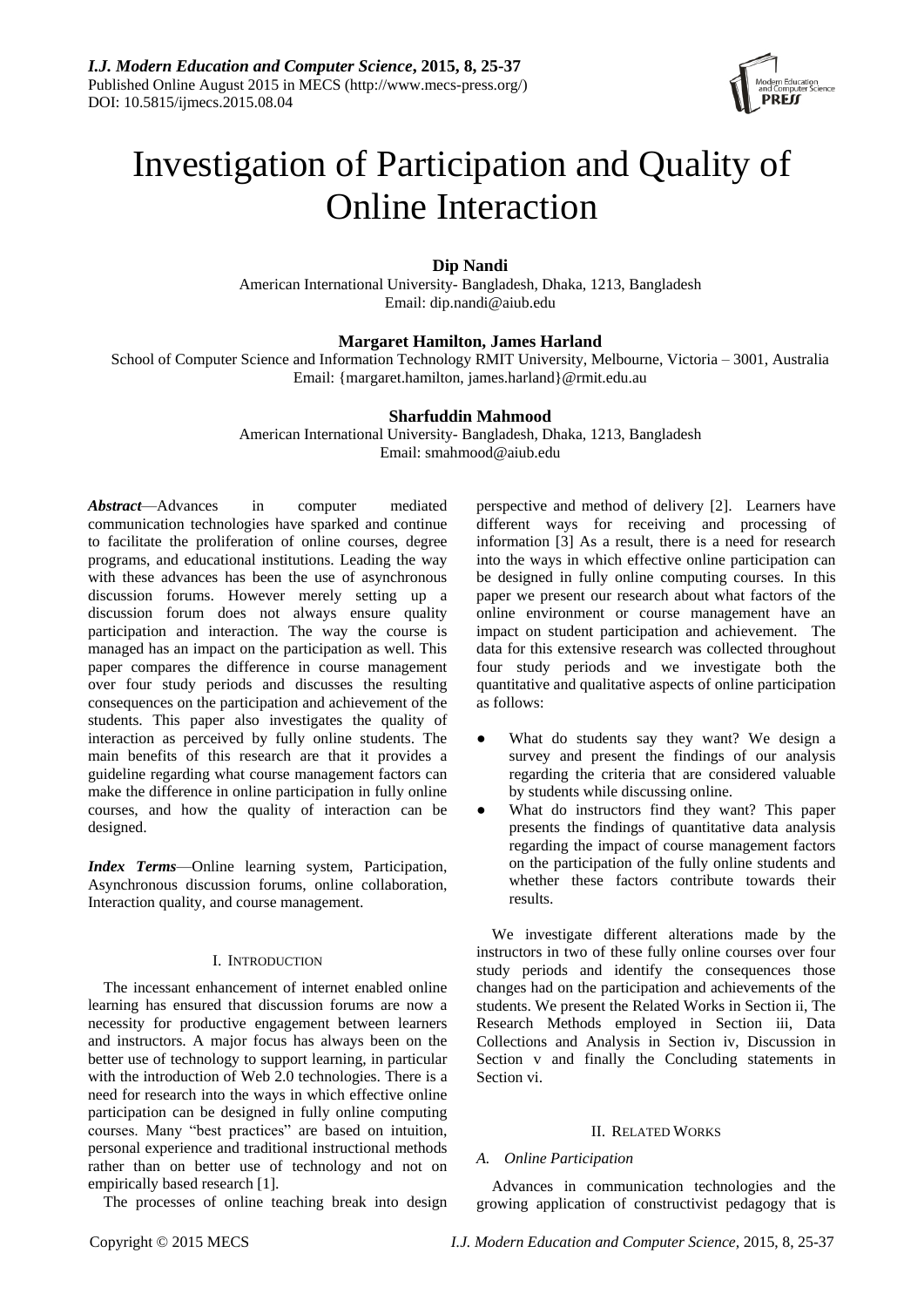learner-centered, rather than teacher-centered, have changed the focus from a traditional independent learner model to one informed by social constructivism and collaborative learning principles. In order to facilitate this collaboration, increasing use of information and communication technologies and online discussions or web-based conferences have become an integral part of new models of online learning and teaching. Through networked communications, geographically dispersed students are able to participate in online discussions and group work with their instructors and peers which can reduce isolation and increase engagement in this world of globalization [4].

Online learning is growing rapidly as it provides students and educational institutions with great flexibility and environments and interactivity have become the focus of ongoing research.

## *B. Online Learning Environment And Discussion Forumn Participation*

Paper [5] suggests that in the online classroom, knowledge is primarily generated through the relationships and interactions among learners and instructors. Online learning systems are defined as an educational environment where instructors and students are separated from each other and involved in a two-way interaction using technology to mediate the necessary communication [6].

In a fully online course, students can only interact with other students and instructors via the use of information and communication technology. Interaction has long been a defining and critical component of the educational process. Online interaction among course participants is a critical feature of online teaching and learning [7]. Researchers of [8] states that online participation, measured as interaction with peers and teachers, has a positive effect on perceived learning, grades and quality assessment of assignments. Researchers affirm that student interaction is a strong predictor of learner achievement and development [9].

Discussion forums have frequently been used successfully as communication tools in online learning environments to facilitate interaction between students to share knowledge [10-12]. Discussion forums provide an effective opportunity to exchange ideas and share knowledge amongst learners and instructors [13, 14].

Researchers have argued that the benefits of quality engagement are not always achieved because of the inconsistent online participation [15]. Researchers of [16] classified online participation by grouping them as "Lurkers", "Members" and "Experts". The above mentioned models of student participation in online forums provide an overview for the expected student behavior which we will look for in our discussion forums.

Paper [17] identified student roles and instructional tasks as critical factors which influence the patterns of learner participation. Our intention is to find out the factors that lead towards the diverse student behavior for fully online introductory Computer Science/IT courses while also encouraging students to participate and learn.

# *C. Quality Of Interaction And Participation*

Quality of online interaction has been investigated and measured by several researchers. A conceptual framework proposed in [18] defines the main criteria depending on which qualitative online interaction can be designed. While this framework looks at the quality of interaction related to the student participation, it does not provide guidelines about how learner-instructor interaction should be designed to ensure enhanced quality student interaction. In addition, the criteria in this framework were derived through research into blended learning environment. Concerning the role of instructors in an ongoing discussion, Researchers of [19] reported that the main responsibility of the instructors is to provide information; whereas [20] found out that the task is to enable effective interaction. These researchers report contradictory opinions among researchers on how instructors should be moderating a discussion forum which provides the backbone of a fully online course.

A clearly defined framework makes explicit to students the expectations of their engagement in discussions and thereby shapes that engagement. For that purpose we need to address how the issue of "quality of interaction" can be defined and what are the general criteria for quality online interaction for both students and instructors.

#### *D. Research Questions*

Paper [1] suggests that if participation lacks in sufficient quantity, quality, timing, and purpose then it is less likely that the learning objectives will be met through that activity.

We are interested in these aspects for fully online introductory computing courses. In particular, what factors actually affect student participation and what criteria are perceived as providing quality interaction by fully online students were investigated. Our research questions are:

RQ1: What factors affect the student participation in online discussion forums?

RQ2: What qualities of discussion are perceived as constructive by online students?

We aim to research and identify the criteria for quality interaction by both students and instructors as perceived by the students. Quality interaction influences learner satisfaction [21] and learning outcomes [22], hence it is important to recognize how students define this concept of quality interaction.

Online education is faced with an interesting paradox of growing demand and enrolment coupled by higher withdrawal and failure rates [23]. Our overall aim in the research for this paper is to identify which strategies should be followed to improve participation, engagement and hence overall results in online courses.

# III. RESEARCH METHODOLOGY AND THE ONLINE **COUPSES**

We collected the data from four consecutive study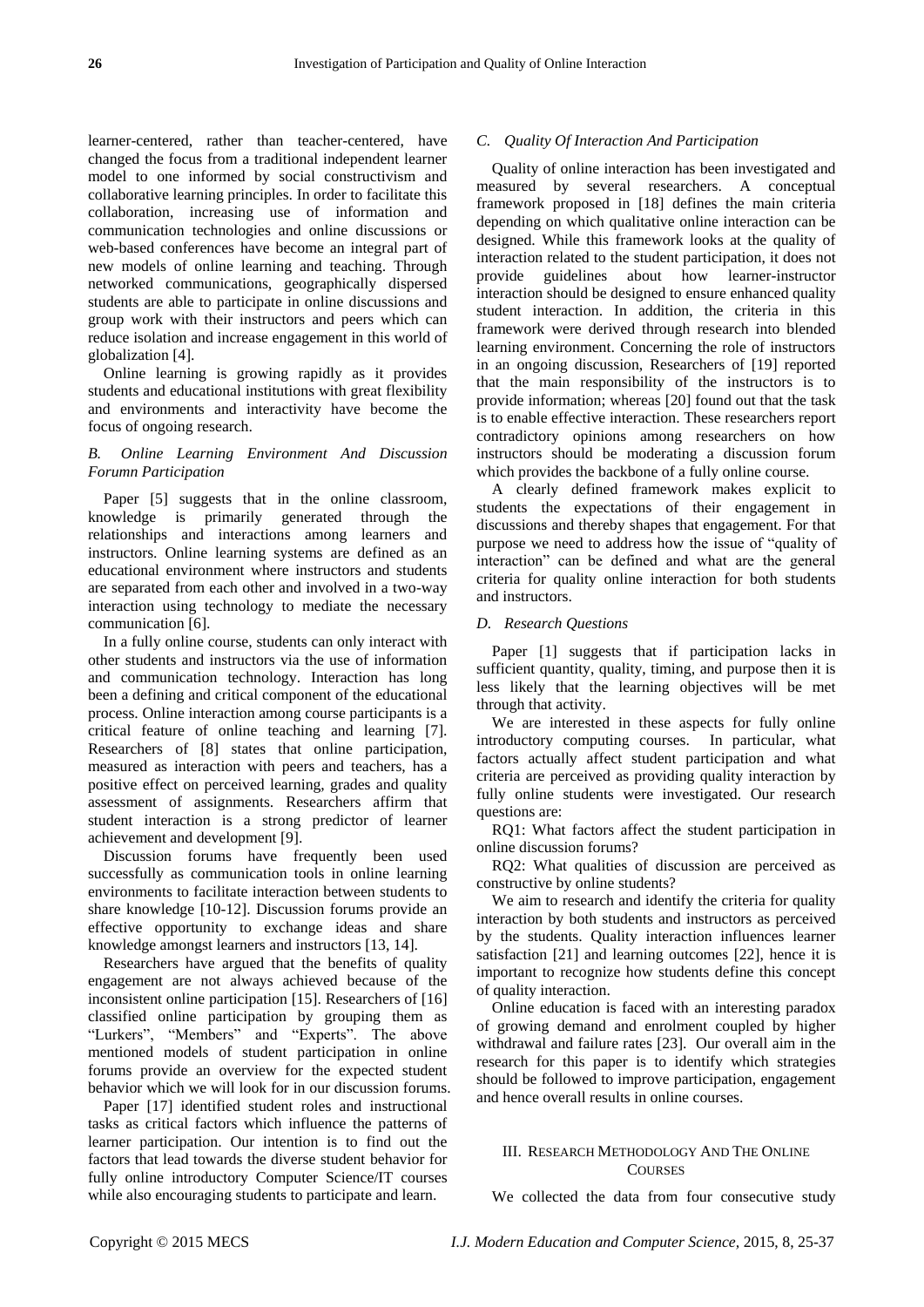periods where different changes were made by the instructors. In this paper, we analyze the data in the online discussion forums and report the impacts the changes have made to the student participation online. We also research whether the quality of participation was perceived as advantageous by students. We develop and administer a survey asking students their perceptions of the online discussion forums. The fully online environment is considered as primarily learner-centred, hence it is important to understand what type of posts are considered as "quality posts" by students so that they are they are benefitted through interaction. In doing so, we identify a set of guidelines for student interaction and instructor participation from the criteria which are highly valued by students for online participation.

# *A. The Student Cohort And The Courses*

In order to conduct the research two fully online introductory Computing courses from Open Universities Australia (www.open.edu.au) are chosen. One of them is an Introduction to Programming course and the other is an Introduction to IT course. The Introduction to Programming course (Prog1, Prog2, Prog3, and Prog4) covers introductory concepts of programming through the use of two programming languages; Alice and Java. Students enrolled in this course are from the Bachelor of Technology and Master on Information Technology degrees.

Table 1. Overview of the Programming Courses

| Course                                                   | Prog1      | Prog <sub>2</sub> | Prog <sub>3</sub> | Prog4          |
|----------------------------------------------------------|------------|-------------------|-------------------|----------------|
| Number of<br><b>Students</b>                             | 346        | 302               | 282               | 273            |
| Number of<br>Tutors (not<br>including the<br>instructor) | $\theta$   | $\overline{c}$    | $\overline{c}$    | $\overline{c}$ |
| Ratio of<br>Students to<br>Instructor                    | 346:1      | 100:1             | 95:1              | 90:1           |
| Marks for<br>Group<br>Discussion                         | $\theta$   | 5                 | 5                 | $\Omega$       |
| Assignments<br>Released                                  | Periodical | All in<br>week 1  | Periodical        | Periodical     |
| Pass Rate                                                | 48%        | 52.86<br>$\%$     | 48.74%            | 46.43%         |

The Introduction to IT course (IT1, IT2, IT3 and IT4) covers general IT concepts e.g. computer fundamentals, operating systems and applications, internet and spread sheets. This course has students from various degrees including Bachelor of Technology, Business IT, Indigenous Studies, and Accountancy as well as the Master of Information Technology.

Both courses are conducted in fully online environments and there are absolutely no face-to-face classes. Both courses have online discussion forums where students are encouraged to participate and interact with each other. The instructor moderates the discussion forums and encourages questions and responses from all

the online students enrolled in the courses. The instructor and tutors does not post any questions, but primarily uses the forum as a place for answering the individual questions of each student for the benefit of the class. A number of changes starting with the allocation of assessment marks for discussion, and including the timing of assignment releases and the provision of the number of tutors affecting the student: instructor ratio were made during these 4 study periods. An overview of the courses and the changes is presented in Table 1 for the Programming courses and Table 2 for the Introduction to IT courses.

Table 2. Overview of the Threads in the Discussion Forums

| Threads                           | Purpose                                                                                                                                                                                                                                                                                                                                                                                    |
|-----------------------------------|--------------------------------------------------------------------------------------------------------------------------------------------------------------------------------------------------------------------------------------------------------------------------------------------------------------------------------------------------------------------------------------------|
| Welcome and Introduction          | To allow students to introduce<br>themselves which would make<br>them known to each other<br>virtually and take a step forward<br>in creating a virtual community<br>of learners.                                                                                                                                                                                                          |
| <b>General Discussion</b>         | To allow students to ask and<br>respond to questions about the<br>general management of the<br>course. Discussion in this thread<br>mainly consisted of which<br>programming language they<br>should use and any problems in<br>installing software, issues<br>regarding navigating through<br>the online environment, issues<br>regarding how assessment<br>would be done in the courses. |
| Assignment and Exam<br>Discussion | To allow students to ask and<br>discuss queries regarding<br>assignments and exams. The<br>courses had separate forums for<br>each separate assignment and<br>exam.                                                                                                                                                                                                                        |
| Feedback                          | To allow students to provide<br>overall feedback about the<br>management and content of the<br>course.                                                                                                                                                                                                                                                                                     |
| Group Discussion                  | To allow students to discuss<br>weekly study materials.<br>Students were divided into<br>groups by the instructor and<br>assigned a separate tutor.                                                                                                                                                                                                                                        |

Throughout all 4 study periods (SP), the one same instructor was in charge of both the courses. Apart from Prog1, when there were no tutors, the instructor was assisted by a number of tutors. All the course materials were uploaded into Blackboard before the start of the study periods. Students were provided with comprehensive directions regarding which topic would be covered in which study weeks. Assignments were uploaded into Blackboard, the Learning Management System and deadlines for assignment submissions were advertised clearly both in the course guides and in the General discussion threads. Weekly synchronous chat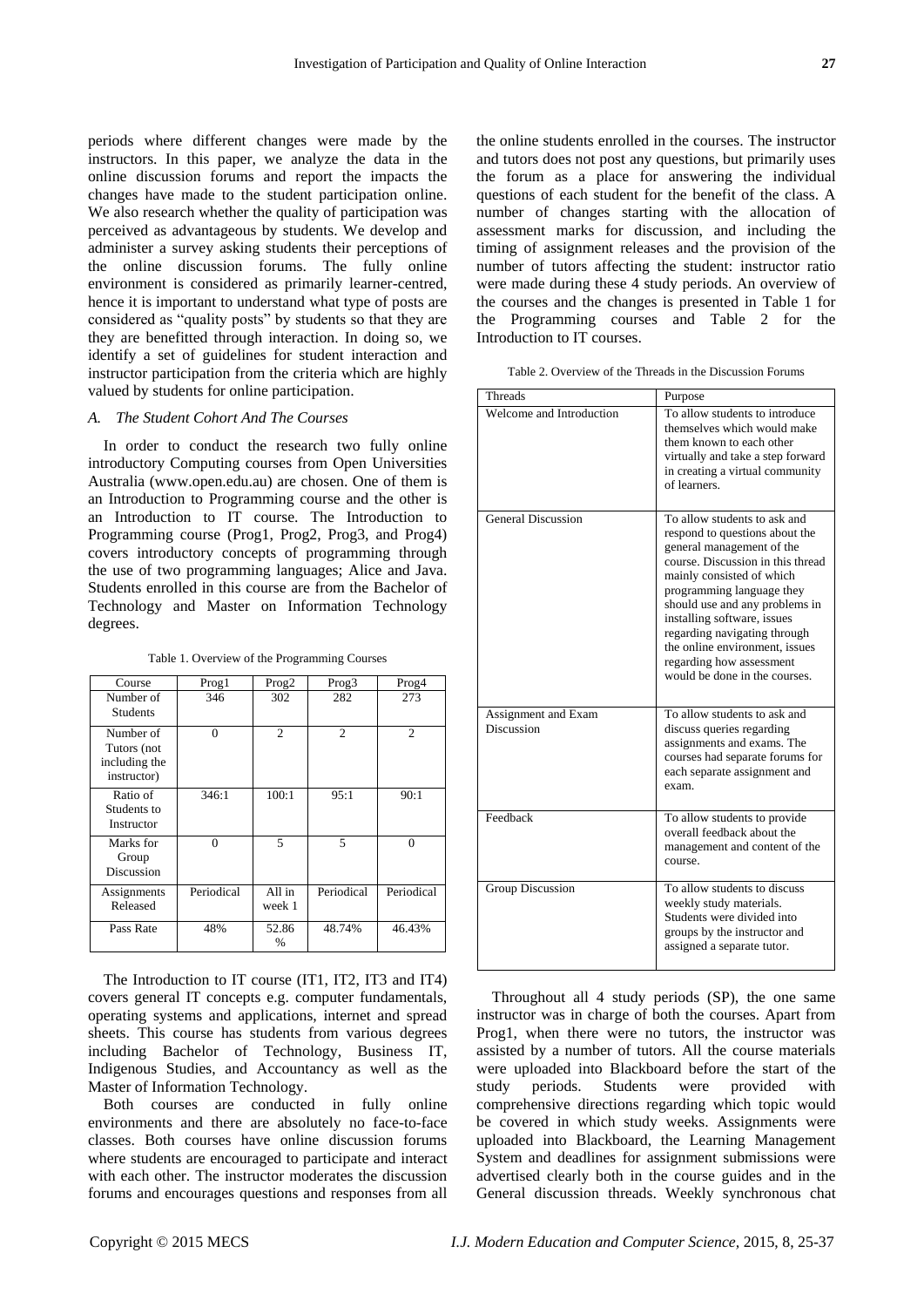sessions were organized by the instructor or tutors to discuss the study material for that week. These chat sessions were organized via Elluminate, a synchronous discussion tool with text, audio and video facilities which works in conjunction with Blackboard storing the recorded sessions near the discussion forums. Student attendance was very low in these chat sessions primarily because of their work and time constraints. Another reason could be the location of the students as they were located in many different parts of rural Australia and also spread out in several different countries of the world. Several threads (Table 3) were created by the instructor in all four study periods for both courses to allow students to communicate via the online environment. On average, the instructor and tutors checked the discussion boards and responded once daily throughout the study periods.

Table 3. Overview of the IT Courses

| Course                                  | IT1            | IT2              | IT <sub>3</sub>          | IT <sub>4</sub> |
|-----------------------------------------|----------------|------------------|--------------------------|-----------------|
| Number of<br><b>Students</b>            | 299            | 406              | 154                      | 242             |
| Number of<br>Tutors (not<br>instructor) | $\overline{2}$ | 3                | 3                        | 2               |
| Ratio of<br>Students to<br>Instructor   | 100:1          | 100:1            | 40:1                     | 80:1            |
| Group<br>Discussion<br><b>Marks</b>     | 10             | 5                | $\overline{\phantom{0}}$ | $\Omega$        |
| Assignments<br>Released                 | Periodical     | All in<br>week 1 | Periodical               | Periodical      |
| Pass Rate                               | 49%            | 57.64%           | 48.75%                   | 54.15%          |

Assignments were normally released periodically for the both the courses i.e. assignment 2 was released during the weeks when assignment 1 was due and assignment 3 was released in the weeks when assignment 2 was due. However all the assignments were released together and during the first weeks for both Prog2 and IT2.

This is a longitudinal study with data from 8 cohorts of students collected over 4 study periods. With ethics approval, data was collected from the discussion forums in Blackboard, the University's Learning Management System, throughout study periods starting from September 2009 until November 2010. As itemized in Tables 1 and 2, a number of changes were made regarding how the courses were managed over this time.

To determine the factors that impacted the student activity and achievement, the number of times students posted in the discussion forums throughout the study periods was recorded. We graphed the number of posts against study weeks to analyst the trend of participation. We also analyzed the student posting rates in each of the forums to investigate the distribution of participation. At the end of the study period, assignment and final examination results for each student were recorded. Using these assessment results we investigated whether the alterations in the course management had actually

affected the student participation online and whether it had any impact on the results.

#### *B. The Survey*

We designed a survey to ask the online students about the discussion forums, what they liked and what they might like to change or include, whether they aided their interaction and learning or not. The survey consisted of three parts:

- (1) Background information: These asked participants for some general information regarding age, language and whether or not this was their first online course.
- (2) Closed statements: These asked participants about their experience of the usage of the fully online environment, the mobility of the courses and the role of the instructors. These statements included criteria from the framework of [18] and students were asked to say whether they agreed or disagreed with them.
- (3) Open-ended questions: These questions provided the major source of data to investigate what attributes the participants perceived for a discussion to be high in quality and beneficial to their learning.

Through qualitative data analysis of the responses to the open ended questions, we attempted to uncover criteria for quality and productive discussion between students and the instructors.

The open ended responses in the survey were processed using the grounded theoretic approach [24] i.e. open, axial and selective coding [25-26] so that information relevant to the research could be extracted. All the responses were loaded into NVivo 8 software for investigation through open, axial and selective coding. We identified around 45-50 criteria by analyzing the data at the end of the open coding phase. Each separate concept in the data was labelled and similar ideas were grouped together and re-labelled. Following open coding, the next step was axial coding, where the aim was to assemble the coding categories into larger conceptual groupings [27]. The two major categories which emerged were student participation and instructor contribution. Each category consisted of a number of criteria and subcriteria. This process was repeated until no additional categories were identified and all the data had been analyzed. The third and final coding step was selective coding. Again, the data were re-examined and the prior coding and grouping was revisited and verified or changed as required. This set of emergent criteria is presented in the "findings" section.

#### IV. DATA ANALYSIS AND FINDINGS

Fig. 1 and 2 provide an overview for the average number of posts per student each week in the Programming and IT courses respectively over the four study periods.

Weeks 8 and 11 saw more posts in the Programming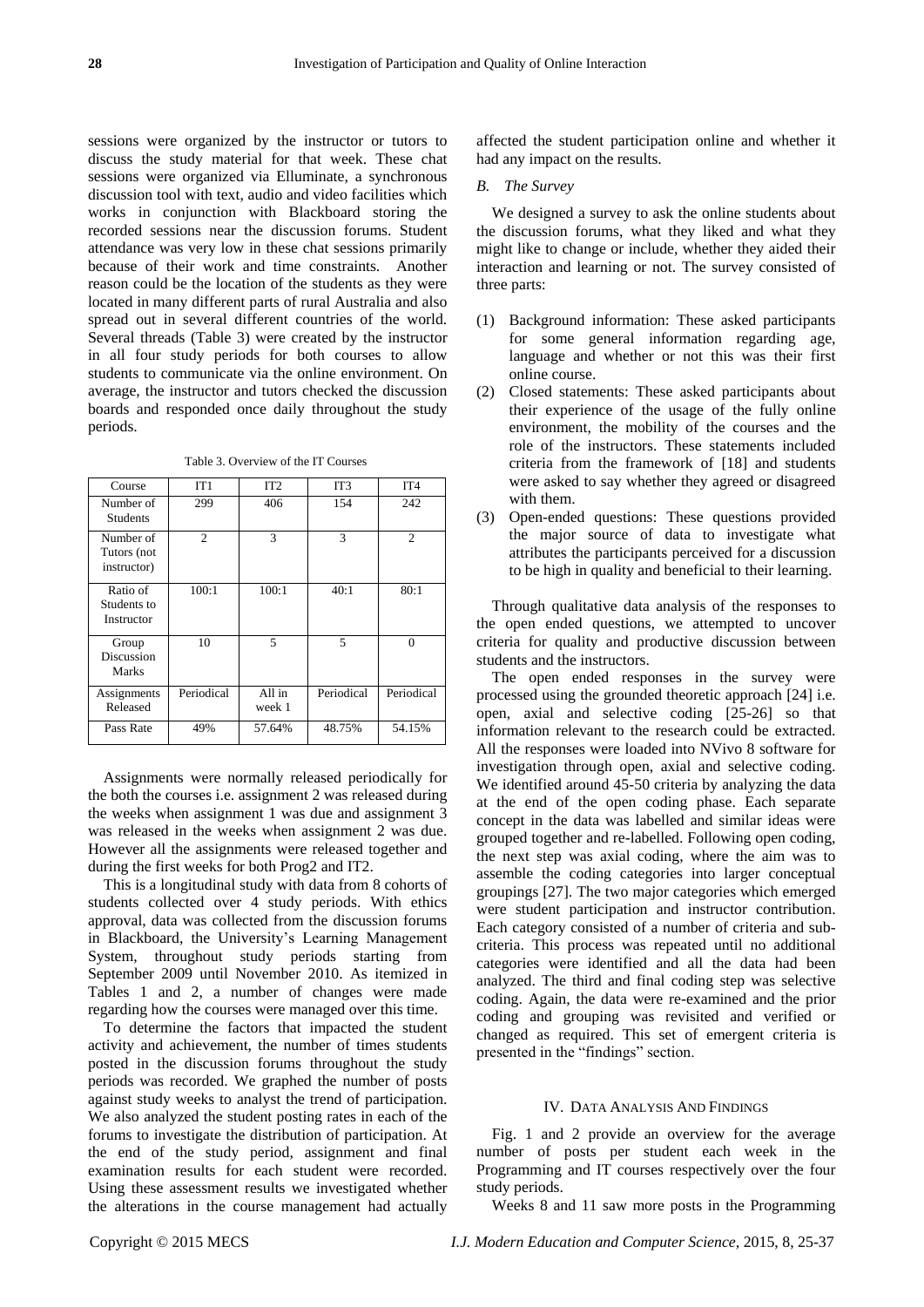course which is when Assignment 3 was released and due for submission. In general, IT1, IT2 and IT3 had more posts throughout than IT4. Group participation was assessed in those periods for IT1, IT2, and IT3 and marks were assigned which might have triggered more students to participate online.

The noticeable issue is that number of posts in IT4 was

very low throughout the study period which might be the result of removing assessment marks for participation. The number of posts decreased around week 7 for all the study periods and remained the same afterwards.

*A. Posts by Forums*



Fig.1. Posts by week (Introduction to Programming)



Fig.2. Posts by week (Introduction to IT)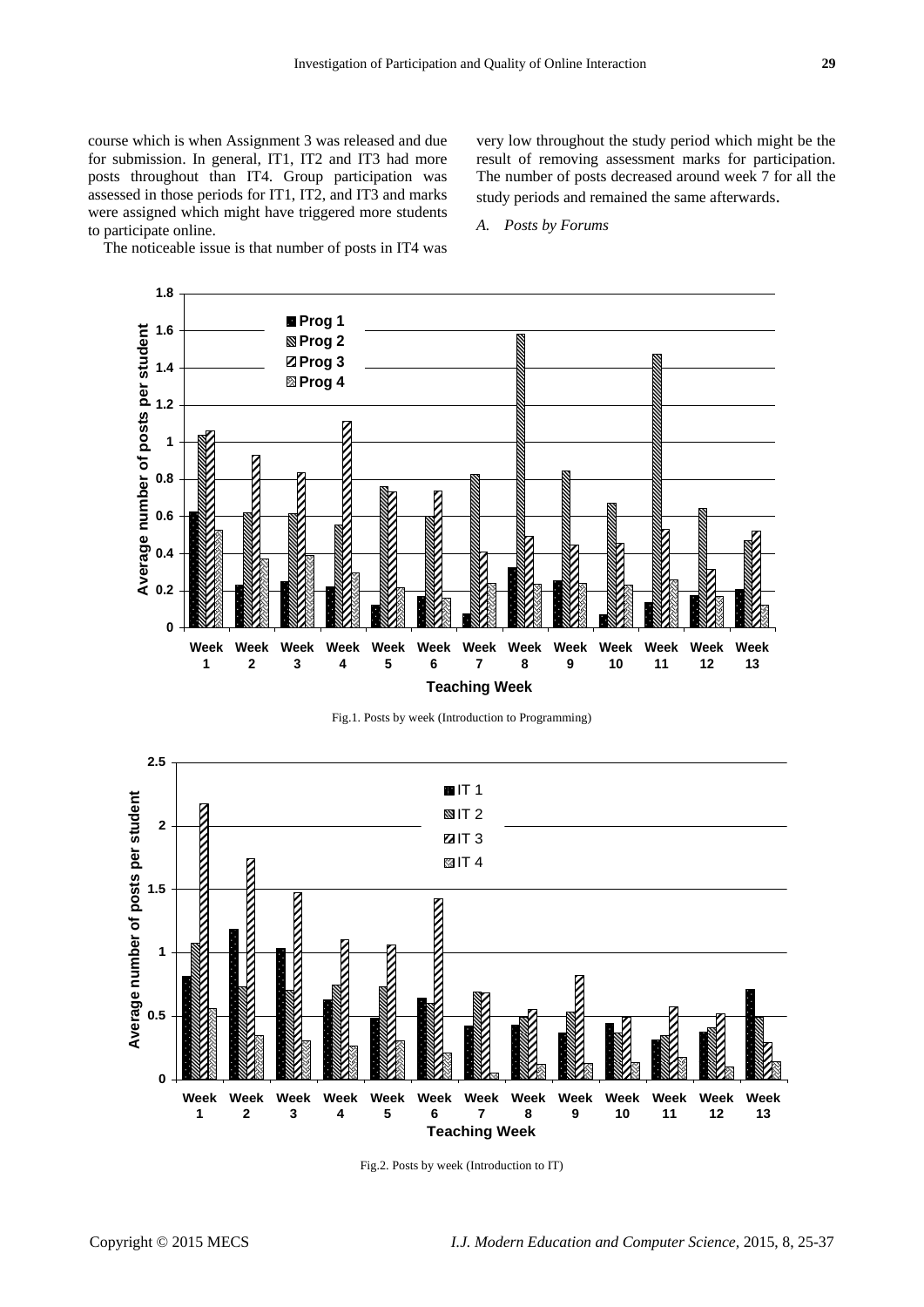

Fig.3. Percentage of Students Posting in the Programming Courses in Different Forums



Fig.4. Percentage of Students Posting in the IT Course in Different Forums

Fig. 3 and 4 provide the percentages of students that posted in different forums in the Programming and IT course respectively. Both the Fig.s 3 and 4 show that the highest percentage of the students who posted to the forum actually posted in the "Welcome and Introduction" forum where they tried to build a community of learners by "virtually" meeting each other. The second most

populated forums were the Assignment 1 and General forums. In has been noticeable that most of the online students employed a goal based learning approach where they started doing the assignments from the very first week and tried to discuss the study material that is relevant to the assignments. This approach made the Assignment 1 forum more populated than others.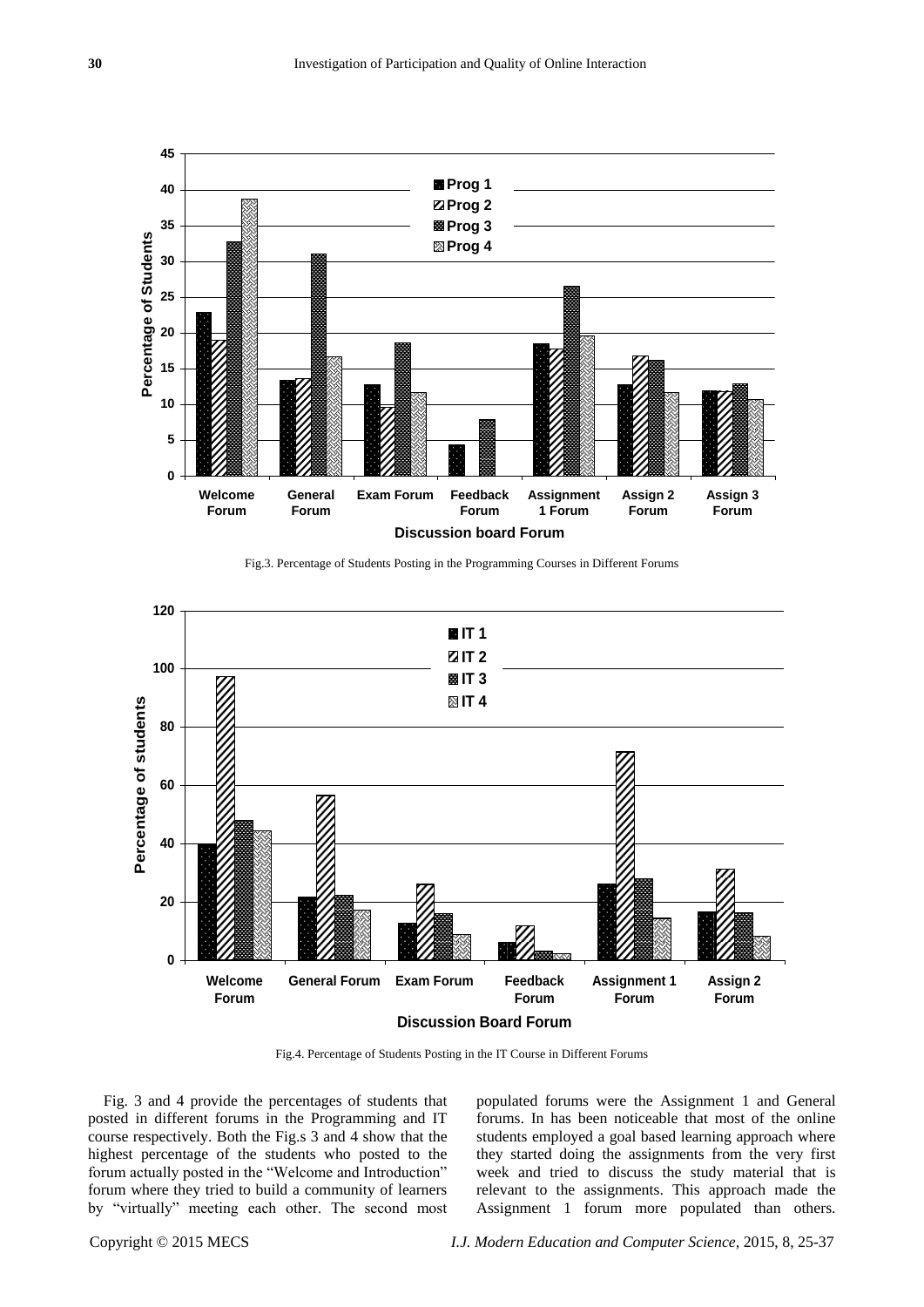In general the number of students who posted in the assignment forums ranged in between 10-20%. However this number was around 70% for assignment 1 in IT2 which is high compared to other assignments throughout the study periods. All the assignments were released altogether in the first week in IT2 and it was noticeable that, students posted about both assignments in the assignment 1 forum right immediately after the assignment specifications were released. As a result much confusion was created.

#### *B. Assessment Components Received and Passed*

Student satisfaction and dropout rates are the key determinant factors for the success of any course [28]. More than 50% students dropped out of the online IT/Programming courses compared with 10% in standard on-campus courses [29].



Fig.5. Percentage of Students Completed the Assignments, Exams and Passed In the Programming Course



Fig.6. Percentage of Students Submitted Assignments, Exams and Passed in the IT Courses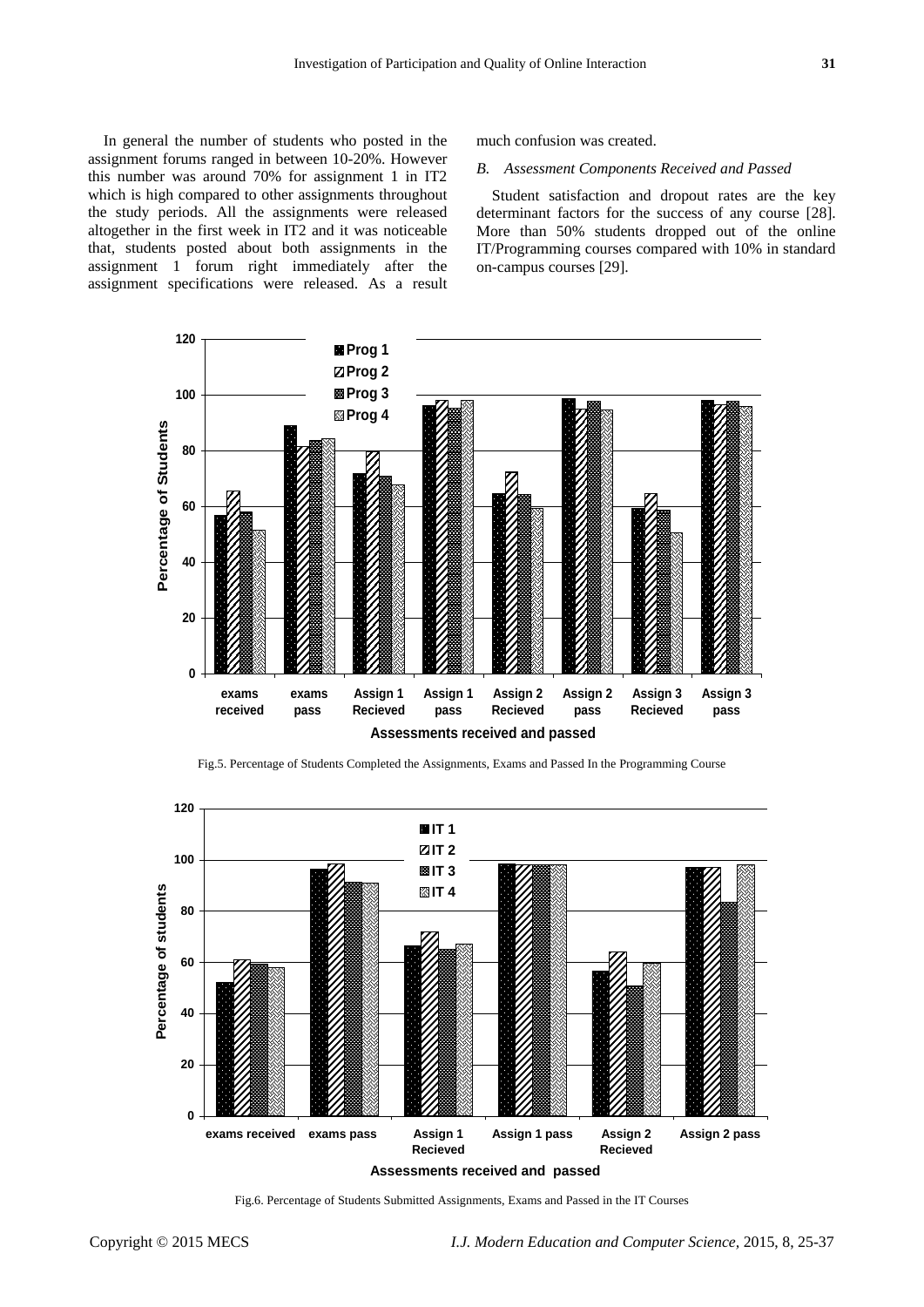The numbers of students who submitted the assignments and appeared in the final exam are presented as percentages in Fig. 5 (Programming) and 6 (IT). The Figs show that 70-80% students submitted assignment 1, but this percentage decreases for the later assignment(s). Only 50-60% of students submitted the final assignments

and sat for the exam. This trend remained same for both the Programming and IT courses. Almost 95% of the students who submitted the assignments received a pass mark while this number was approximately 80% for the final exam.



Fig.7. Grades Achieved in the Programming Course



Fig.8. Grades Achieved in the IT Course

#### *C. Overall Results*

Finally, Fig. 7 represents the grades achieved by the students in the Programming course over the 4 study periods. On average around 30-40% of students achieved (High Distinction) HD results in the course out of those who continued till the end with the number being close to 60% for Prog1. This trend was similar for the IT courses and is presented in Fig. 8. The highest rate of HD was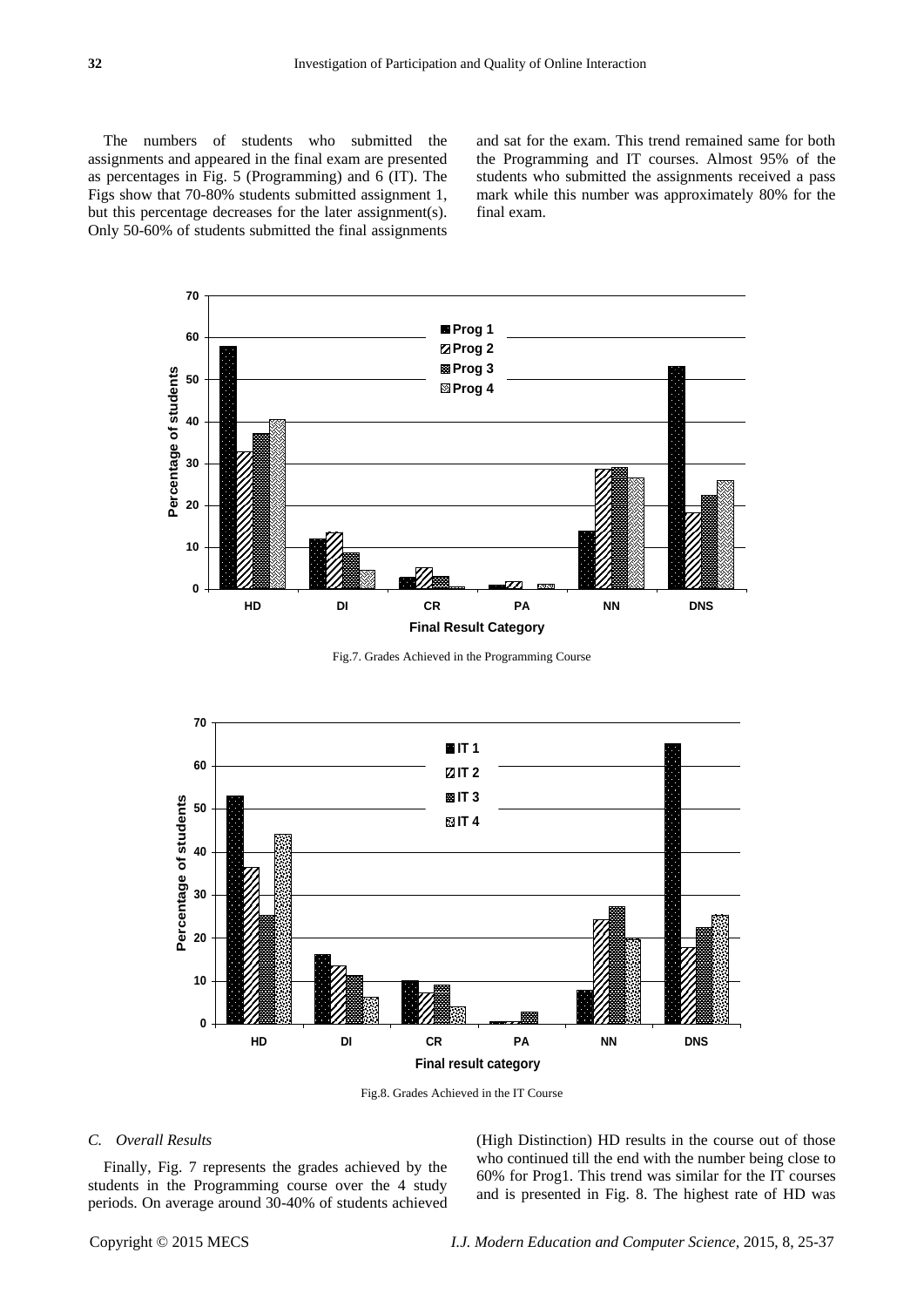achieved during IT1 whilst the lowest HD rate was 25% in period IT3.

The noticeable factor is that almost 50-60% students in both Prog1 and IT1 received "DNS" which means they did not submit any assignments and also did not sit for the final exam. This rate dropped to around 20-25% for Prog4 and IT4

## *D. Survey Data Analysis*

We designed, administered and analyzed a survey for

the students in four of the chosen courses. The criteria derived from our analysis represents what the participants regarded as quality and productive discussions between students and instructors because this was what they contributed by actually participating in the forums.

The background data from the survey revealed that the participants were primarily undergraduate students in the age range 20-40. These were the first online courses for 80% of the students.

|  | Table 4. Percentage of Responses to Closed Survey Questions |  |  |
|--|-------------------------------------------------------------|--|--|
|  |                                                             |  |  |

| Criteria Statements                                                                                                                                     | <b>SD</b>      | D            | N        | $\overline{A}$ | <b>SA</b> |
|---------------------------------------------------------------------------------------------------------------------------------------------------------|----------------|--------------|----------|----------------|-----------|
| S1. The setting and structure of the online discussion forum was easy to follow<br>initially                                                            | $\overline{0}$ | 7.7          | 15.4     | 61.5           | 15.4      |
| S2. During the use of the online discussion forum do you consider that you are<br>part of a community of learners                                       | $\Omega$       | 15.4         | 7.7      | 53.8           | 23.1      |
| S3. Did you find that being able to post any time or anywhere as an advantage                                                                           | $\Omega$       | $\Omega$     | 7.5      | 23.4           | 69.1      |
| S4. Do you feel the online discussion forum gave you more time to reflect on<br>what you wanted to ask/answer allowing you to process your ideas better | $\Omega$       | $\Omega$     | 7.7      | 53.8           | 61.5      |
| S5. Do you prefer working in a team to collaborate rather than an individualistic<br>approach, working on your own                                      | $\overline{0}$ | 38.5         | $\Omega$ | 30.8           | 30.8      |
| S6. The online discussion forum has been useful for learning and understanding<br>of concepts or a subject                                              | $\Omega$       | 7.5          | $\Omega$ | 53.8           | 38.7      |
| S7. Do you feel it is an advantage if all students participate equality and<br>consistently                                                             | 7.7            | 23.1         | 38.5     | 23.1           | 7.7       |
| S8 .Do you feel students should raise new issues/directions about the topic of<br>discussion in the forum                                               | $\Omega$       | 7.7          | 23.1     | 53.8           | 15.4      |
| S9. Do you feel students should justify their opinions through proper references                                                                        | 5.5            | 30.8         | 25.3     | 38.5           | $\Omega$  |
| S10. Do you feel students should bring in outside knowledge as example while<br>discussing about a topic                                                | $\Omega$       | 7.7          | 30.8     | 46.2           | 15.4      |
| S11. Do you feel students should critically assess each other's posts                                                                                   | 7.7            | 23.1         | 38.5     | 23.3           | 7.5       |
| S12. Do you feel students should use informal language or social cues sometimes<br>to lighten the discussion                                            | $\Omega$       | 7.7          | 7.7      | 46.2           | 38.5      |
| S13. Do you feel instructors/tutors should be actively involved in the discussion                                                                       | $\mathbf{0}$   | $\mathbf{0}$ | $\theta$ | 53.8           | 46.2      |
| S14. Do you want instructors/tutors to answer your questions rather than students                                                                       | $\Omega$       | $\Omega$     | 46.2     | 23.1           | 30.8      |
| S15. Do/did you ever feel that this online environment hampered your efforts to<br>understand/learn a specific concept in the subject                   | 30.8           | 23.1         | 15.4     | 30.8           | $\Omega$  |
| S16. Do you feel that you are learning the necessary skill of problem solving<br>through this online environment                                        | $\overline{0}$ | $\mathbf{0}$ | 23.1     | 53.8           | 23.1      |

#### *E. Responses to Closed Questions*

From Table 4, it is clear that a high percentage of respondents felt at ease with the structure of the online discussion forums and considered learning online to be an advantage (see for example the percentage who agreed with S1, S2, S3 and S4).

The most emphatic result from the survey was for statement S13 where respondents emphasized the need for instructors to be actively involved in the discussion forum assisting students. A high percentage of students considered themselves to belong to a virtual community of learners and felt that a productive discussion forum can be beneficial in achieving their learning goals (S2, S6). Survey respondents considered the mobility of learning "any time anywhere" as an advantage (S3) and felt that the asynchronous nature of online discussion provided them with time to think and reflect on their learning better (S4).

There were some contradictions regarding the use of language in the forums (S9, S11, S12); however most felt that limited use of informal language should be practiced during online discussion. Investigating responses to S15 indicates that around 30% respondents considered that the overall online environment hampered their efforts to understand and learn concepts in their courses.

## *F. Student Participation*

The final section of the survey contained open ended questions which were analyzed to investigate what types of posts are valued as quality and productive participation by the students and instructors. Table 5 presents the set of criteria that appeared through data analysis along with the number of times, N, that they were mentioned by the respondents as valuable criteria for student participation and typical quotes for each criterion.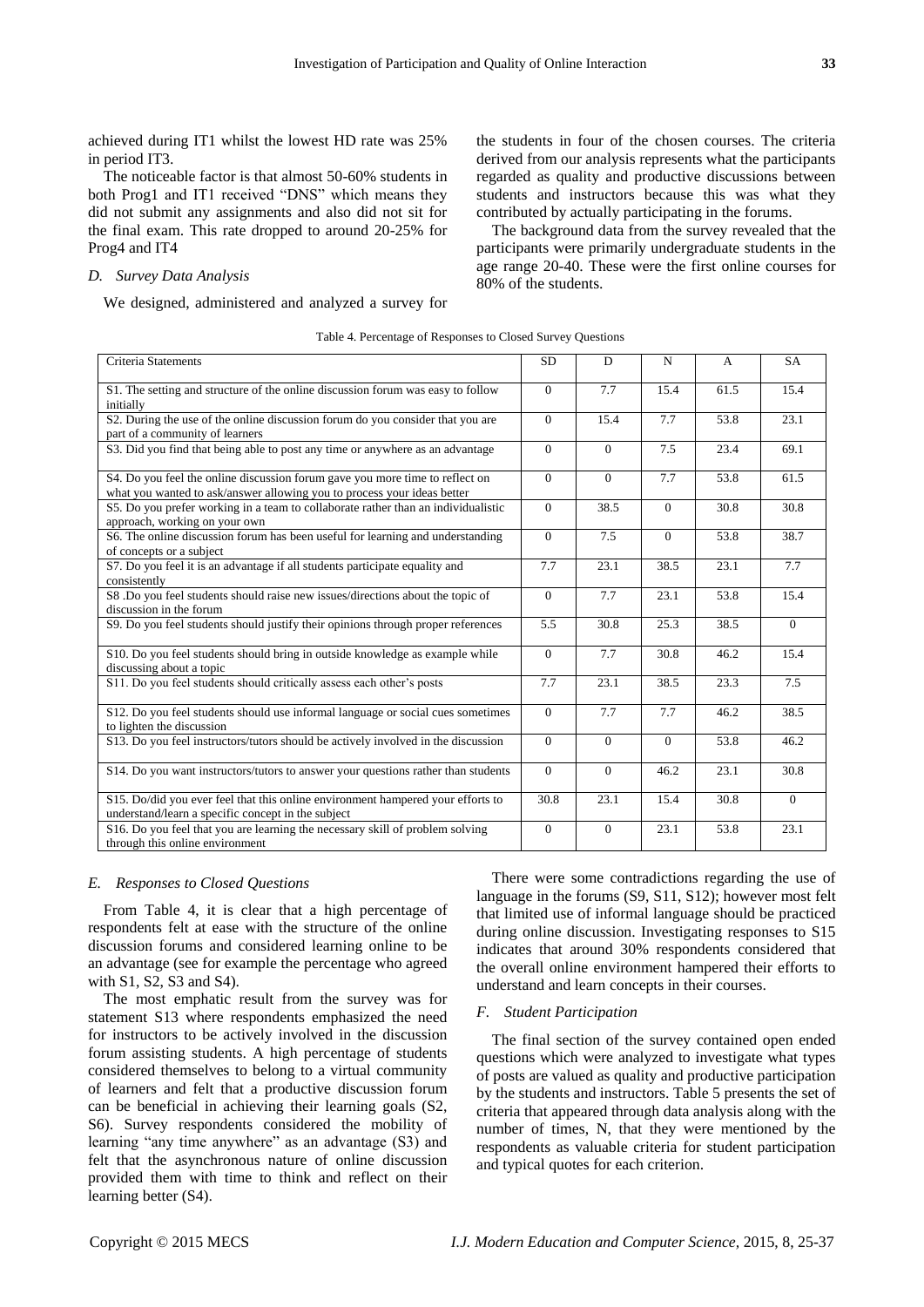| <b>Criteria</b>                                            |               | N              | <b>Ouotes</b>                                                                                                                                                                                                                                                                    |  |
|------------------------------------------------------------|---------------|----------------|----------------------------------------------------------------------------------------------------------------------------------------------------------------------------------------------------------------------------------------------------------------------------------|--|
| <b>Asking Questions</b>                                    |               | 40             | "I get a lot from other students' questions, as they ask questions sometimes that<br>I haven't even thought of yet."                                                                                                                                                             |  |
| Straight and in<br>Answering<br><b>Ouestions</b><br>detail |               | 39             | "Just simple help by answering questions that arise and just general discussion<br>of the topic."                                                                                                                                                                                |  |
|                                                            | With example  | $\tau$         | "A little more detail, ability to paste code so that it is formatted correctly."                                                                                                                                                                                                 |  |
|                                                            | Justification | 8              | "Just gets a little confusing when incorrect information goes up."                                                                                                                                                                                                               |  |
| Clarification                                              |               | 22             | "Most of my posts are queries for my information if I am not sure of the<br>concept or do not understand it."                                                                                                                                                                    |  |
| Critical discussion of contribution                        |               | 5              | "Usually if posting about a question, i give my thoughts to the answer and invite<br>comment from others as to the validity of my answer, if giving an answer to<br>someone else's question i offer my thoughts and where i derived information<br>from so they can check also." |  |
| Ideas from interaction                                     |               | $\overline{7}$ | "I get a lot from other students' questions, as they ask questions sometimes that<br>I haven't even thought of yet."                                                                                                                                                             |  |
| Providing feedback                                         |               | $\overline{2}$ | "Can complement, issue feedback, he lp, update, keep informed, share<br>information, see how other students think and feel about a particular topic or<br>discover something I didn't know to think about relating to"                                                           |  |
| Sharing own experience and knowledge                       |               | 15             | "Want to see how others have approached the question or problem and solved<br>$it.$ "                                                                                                                                                                                            |  |
| Suggesting multiple solutions                              |               | $\overline{2}$ | "More than one solution makes me think in different dimensions."                                                                                                                                                                                                                 |  |
| Relevance                                                  |               | 31             | "Relevant to topic in question."                                                                                                                                                                                                                                                 |  |
| Consistency of participation                               |               | 5              | "Where the students are actually contributing."                                                                                                                                                                                                                                  |  |
| <b>Informal Posts</b>                                      |               | $\overline{7}$ | "Subject topics and some light hearted stuff too."                                                                                                                                                                                                                               |  |

Table 5. Criteria derived from grounded theory relating to student participation where N is the number of times they appeared in the survey responses

Almost 70% of the survey respondents mentioned they wanted to see questions being asked in the discussion forums which lead to productive discussion. Almost all of the survey respondents emphasized the value of answering questions which assists others to gain knowledge and inspire a productive discussion. Clarification refers to explaining the posts in a clear and

concise way so the meaning can be easily understandable by everyone. This is one of the most important criteria for participating in any discussion forum. Almost all the survey respondents emphasized the importance of having relevant discussion in the forum. Students wanted instructors to continuously monitor the discussion forum so that the participation is always about relevant topics.

Table 6. Criteria related to Instructor Contribution where N is the number of times they appeared in the survey responses and the third column provides some typical quotes

| Criteria                                                 | N              | <b>Explanation and Ouote</b>                                                                                                                                                                                                     |
|----------------------------------------------------------|----------------|----------------------------------------------------------------------------------------------------------------------------------------------------------------------------------------------------------------------------------|
| Administrative guideline or<br>technical assistance      | 19             | "For the open forums just a regular reminder about the types of posts preferred and<br>occasional purging of irrelevant material."                                                                                               |
| Declaration of expectations                              | 2              | "Make it really clear from day one exactly how things work (for that subject in particular),<br>what is required and desired and how to make it work well for everyone."                                                         |
| Periodic intervention to direct and<br>extend discussion | 60             | "Students can maintain online discussion with no teacher intervention at all but I do not<br>agree that this is a good thing all the time as some students can project an air of authority<br>but be basically talking rubbish." |
| Promoting deep learning                                  | 5              | "Tips and advice about certain part of assignments, direction to information regarding<br>your questions so you can check it out yourself."                                                                                      |
| Providing direct answers                                 | 17             | "I would like to see the instructors to be more proactive and to answer the questions<br>clearly."                                                                                                                               |
| Providing feedback                                       | 26             | "To supply expert information and correct incorrect information put forth by myself and<br>other students."                                                                                                                      |
| Feedback with example                                    | 2              | "Marking structure, where some useful information can be found <i>i.e E-Books.</i> "                                                                                                                                             |
| Community building                                       | $\overline{c}$ | "I want to feel myself within a virtual community of learners."                                                                                                                                                                  |

Table 6 presents the criteria revealed through data analysis along with the number of times they appeared in the survey responses. These criteria provide an overview

of the ideal role of the instructors in discussion forums as perceived by the students.

Almost all the survey participants mentioned that they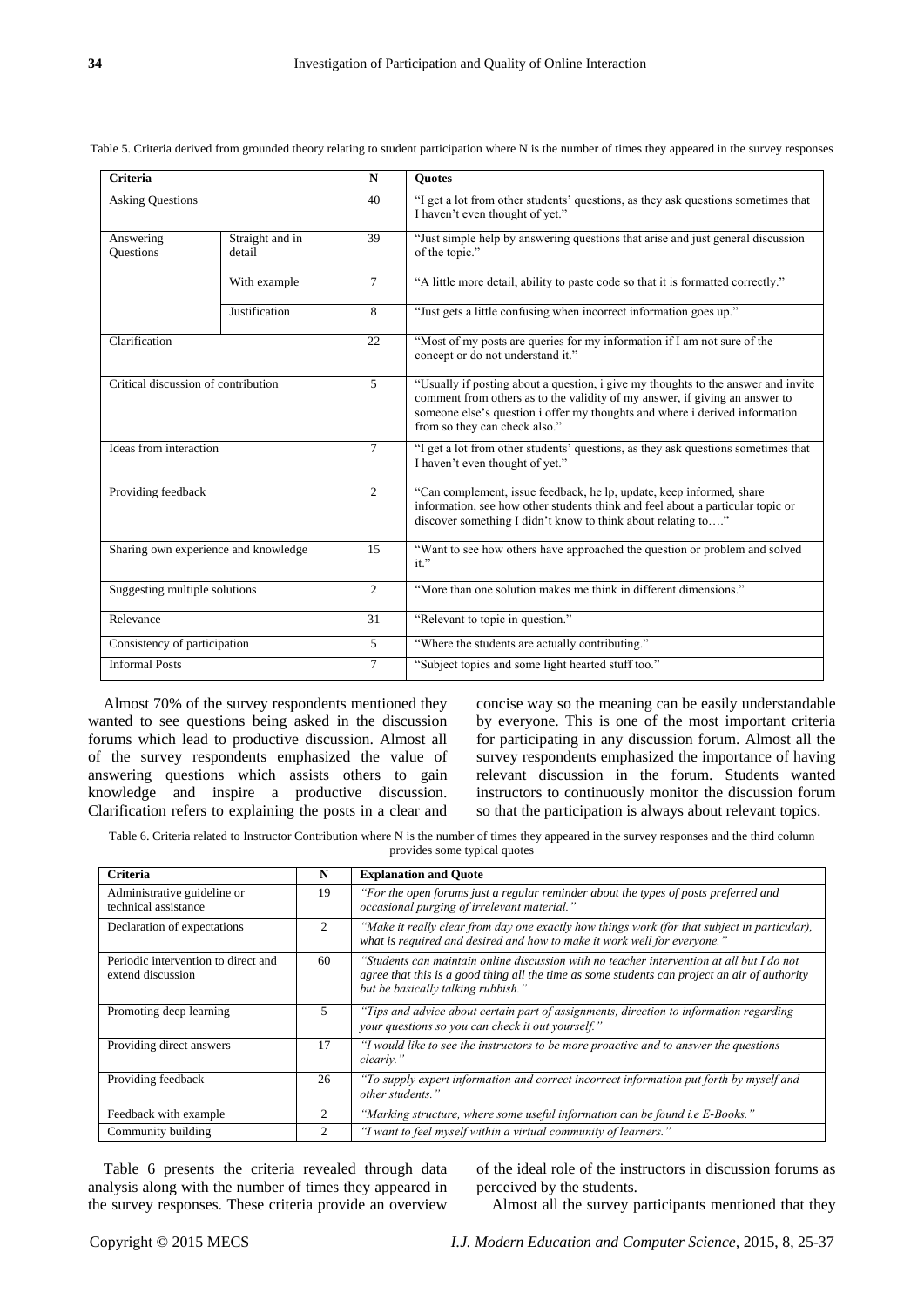wanted consistent instructor intervention to direct the discussion. Consistent intervention by the instructor keeps the discussion on track. High numbers of participants wanted periodic instructor feedback. 26 respondents mentioned that it is important for the instructors to provide feedback on their work or comments, as it inspired them to work ahead or change direction while solving a problem. Administrative guidelines were regarded very highly by the participants. 19 participants regarded this criterion very highly as it provides the initial guiding principle for the course.

#### V. DISCUSSION

The data analysis and findings section has provided an overview of the number of students postings in the different discussion board threads, the number of postings throughout the study period, dropout rates and the grades they achieved in different assessments. The focus of this research was on the participation patterns and quality of interaction of the students and instructors in the discussion forum. By analyzing the survey responses, several criteria were identified for designing quality online participation.

#### *A. Impact of Assessment*

Researcher of [30] suggests that consistent participation enhances student learning and the strongest motivator for participation is to provide some incentive as students generally value assessment. From Fig. 1, it is visible that first and second study periods in 2010 in the programming courses saw more participation than other periods in 2009. Similarly from Fig. 2, it is evident that IT1, IT2 and IT3 saw more participation from the students than IT4. This leads us to conclude from this data that providing assessment marks for contributing to the discussion forum does have an impact on the participation of fully online students. Other authors have also found the incorporation of assessment of participation in online discussion forums to have a positive impact on learning outcomes as well [31]. Further research is required to identify the impact of assessment on interaction. One way to carry out that research would be to conduct surveys with the students on what they think about the forums being assessed. The responses can then be compared to the actually posting rate and grades to have a better understanding of the impact.

## *B. Difference in Tutor Support*

Previously we found that difference in the number of instructors and tutors supporting the forum can impact student participation [32]. This is one of the major factors that [33] identified as motivators for online participation. The student-instructor ratio was around 80-100:1 for most of the study periods apart from Prog1 (346:1) and IT3 (40:1). As the ratio was only 40:1 in IT3, instructors were able to provide more feedback and generate more discussion. This is evident from Fig. 2, which shows the

average number of posts was consistently higher than for any other study periods.

The impact of this difference was not noticeable in the grades and the dropout rates of the students. The rate of "HD" and "DNS" was highest in Prog1, where there was no tutor support. However the pass rate in the IT course in IT3 was lower compared to other periods even though the student-instructor ratio of 40:1 was the lowest. Hence we have found that the quality of instructor and tutor support is more important than the quantity of feedback. The way instructors and tutors administrate and moderate the discussion forums should be investigated and future research would be benefit from such investigation.

#### *C. Quality of Interaction*

Survey respondents favored the criteria that allowed them to gain, share, deepen and expand knowledge. A number of criteria in the area of cognitive skills, use of both formal and informal language and frequency of participation were evident. Criterion such as justification of posts, clarification of ideas, critical discussion of contribution, and suggesting multiple solutions were valued highly by the students.

The main emphasis was on asking and answering questions. Research done so far analyzing criteria for online participation [14], largely focuses on how to answer questions and not on how the answers can be justified. Most of the criteria provide a guideline on how quality responses should be posted in online forums. Students highly valued the importance of asking questions and how it triggers the quality of discussion. For quality discussion to take place, quality questions need to be asked.

Our data analysis indicates that periodic feedback from the instructors is always valued highly by students which keep the discussion on track. Paper [34] suggests that periodic feedback can encourage meaningful dialogue, increase collaboration, peer and self-evaluation and create a sense of community for a shared learning purpose. It can be summarized that handing students the responsibility of directing discussion is not always the best option and instructors should be in control of the discussion at all times through an active presence. Students also wanted direct answers from instructors; however it falls to the instructor of the course to draw the balance between these two criteria of answering direct questions and providing clues or hints while moderating discussion.

Investigation of our data has shown that it is important to provide administrative or technical guidance early in fully online courses. Researchers [35] state that, computing students are at significant risk when attempting an online course compared to traditional classroom students because of the lack of interaction. Students need to know which software to install and guidance on how to install it. Hence clear and detailed guidelines are essential to assist the students to customize their fully online environment for learning. Instructors should declare early in the course their expectations of the students regarding how to participate and acquire the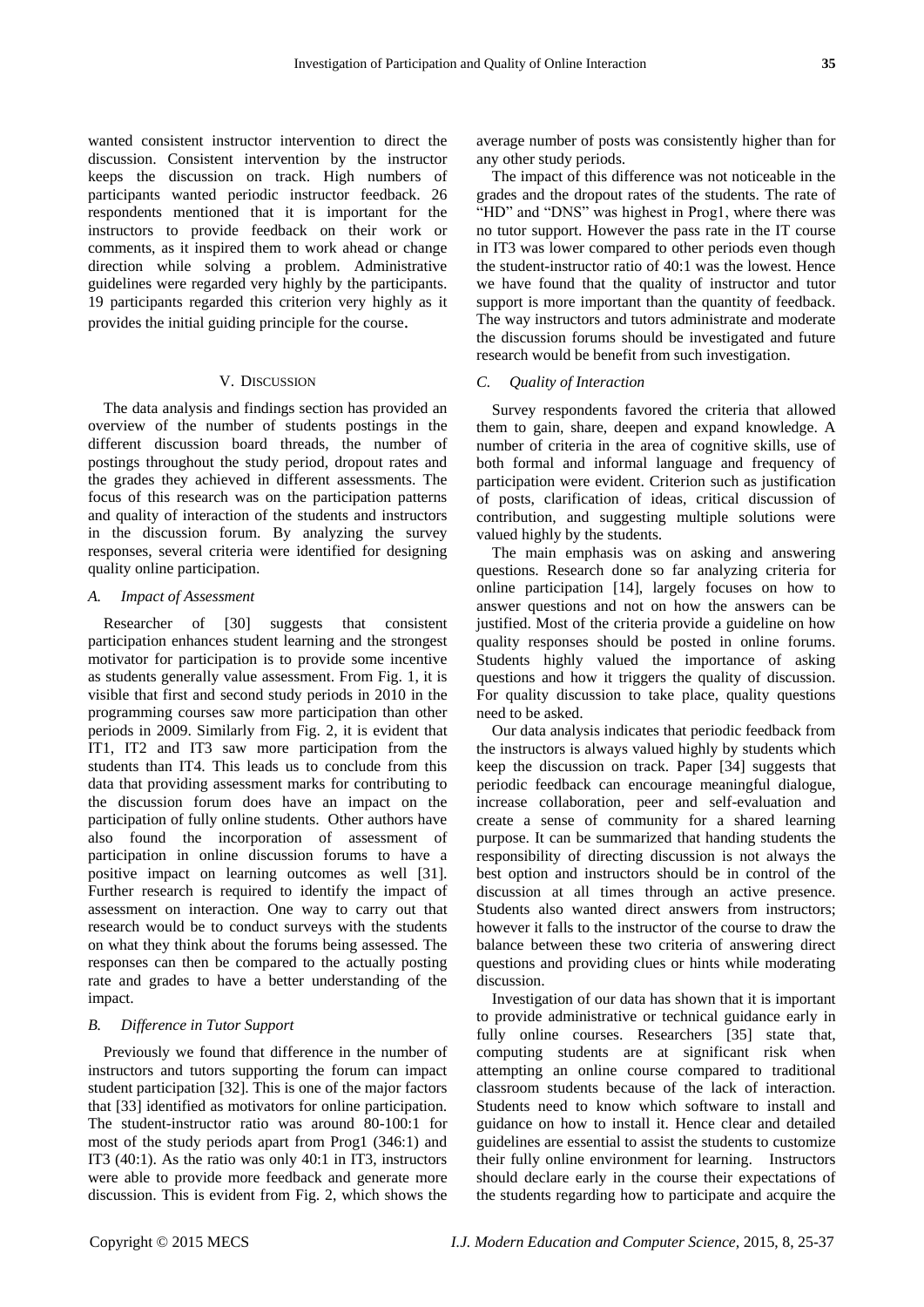best out of the discussion forum. This declaration may consist of directions regarding how many and how often students should post in the discussion board, what should be the pattern of their contribution, how the students should approach the subject and in general what is expected of them. These findings emphasize the active involvement of the instructors in controlling learning processes which can help learners improve their ability to effectively use resources and strategies.

#### VI. CONCLUSION

This paper has compared the course management, student activity and achievement in two fully online courses throughout four study periods. The overall research aim was to identify and investigate the factors that lead to effective online participation in fully online introductory Computer Science and Information Technology (IT) courses. A major focus of this paper has been to analyze the empirical data obtained from four successive instances of two fully online courses and survey the students involved to identify criteria for encouraging participation and engagement in the online discussion forums.

Results of our data analysis explain how student activity i.e. participation patterns differ from period to period in response to the alterations made in course management. Assigning assessment marks for discussion does play an important role in increasing participation, and so quantity and not necessarily quality of student contributions affects student postings and results. Further research is required to investigate the issue of "quality" and "quantity" of participation. We also found that there is a high dropout rate in both the online courses but most of the students who do continue in the courses achieve excellent HD results.

There are eleven criteria that came out of the qualitative data analysis which should be practiced by students while communicating online in order to acquire the best out of their interaction. Posts asking and answering questions, clarification and relevance to the topic of discussion were the most highly valued by our participants.

Data analysis also revealed the ideal role of an online instructor in discussion forums and the eight criteria that instructors can follow to achieve that goal. Almost all the survey respondents highly valued periodic intervention by the instructors to direct and extend discussion. Providing feedback and administrative guidelines or technical assistance and answering questions were also high on the list for the ideal role of instructors. These criteria highlight the dependency of the students on the instructors in these fully online computing courses.

#### **REFERENCES**

[1] V.P. Dennen,"From message posting to learning dialogues: Factors affecting learner participation in asynchoronous discussion", Distance Education, 26:1, pp: 127-148, 2005.

- [2] D. Nandi, M. Hamilton & J. Harland, "What Factors Impact Student – Content Interaction in Fully Online Courses" I.J. Modern Education and Computer Science, 2015, 7, 28-35 Published Online July 2015 in MECS (http://www.mecs-press.org/) DOI: 10.5815/ijmecs.2015.07.04.
- [3] M. Dominic, S. Francis, & A. Pilomenraj, "E-Learning in Web 3.0.", I.J. Modern Education and Computer Science, 2014, 2, 8-14 Published Online February 2014 in MECS (http://www.mecs-press.org/) DOI: 10.5815/ijmecs.2014.02.02.
- [4] P. Zhang, L. Goel,"Is E-Learning for everyone? An international-external framework of E-learning initiatives", Journal of Online Learning and Teaching, Vol: 7, No: 2, pp: 193-205, June, 2011.
- [5] G. Falloon "Exploring the virtual classroom: What student need to know (and teachers should consider)", Journal of Online Learning and Teaching, Vol: 7, No: 4, pp: 439-451, December, 2011.
- [6] C.N. Gunawarda, M.S. McIsaac, "Distance Education. In: D.H. Jonassen, editor", Handbook of research for educational communications and technology, Lawrence Erlbaum Associates Inc Publishers, Vol. 2, 2004, pp: 355- 395.
- [7] D. Gosmire, M. Morrison, J.V. Osdel, "Perceptions of interactions in online courses", Journal of Online Learning and Teaching, Vol: 5, No: 4, December, 2009, pp: 609-617.
- [8] S. Hrastinski, "What I online learner participation?A literature review", Computers and education, Vol: 51, pp: 1755-1765.
- [9] K.Q. Baker, K.E. Spiezio, K. Boland, "Student engagement: transference of attitudes and skills to the workplace, profession and community", The Industrial-Organizational Psychologist, 42(2), 2004, pp: 101-107.
- [10] P.A. Rovai, Building sense of community at a distance. International Review of Research in Open and Distance Learning: 3, 1, 2002.
- [11] J. Bradshaw, L. Hinton, "Benefits of an online discussion list in a traditional distance education course", Turkish Online Journal of Distance Education, 5(3). Accessed 1/8/09.http://tojde.anadolu.edu.tr/tojde15/articles/hinton.h tm, 2004.
- [12] R. T. Berner, "The benefits of bulletin board discussion in a literature of journalism course", The Technology Source, Sep/Oct.http://technologysource.org/article/benefits\_of\_b ulletin\_board\_discussion\_in\_a\_literature\_of\_journalism\_c ourse, 2003.
- [13] M. Tallent-Runnels, J. Thomas, W. Lan, S. Cooper, T. Ahern, S. Shaw, X.Liu, (2006). "Teaching Courses Online: A Review of the Research:, Review of Educational Research, Vol: 76, no. 1, pp 93-135, 2006.
- [14] S. Levine, "The online discussion board", New Directions for Adult and Continuing Education, Vol: 2007, No: 113, pp: 67-74.
- [15] M. Guzdial, K. Carroll, "Explaining the lack of dialogue in computer- supported collaborative learning", Computer Supported Collaborative Learning Conference, CSCL 2002.
- [16] K. O. Johnson, "The Online Student: Lurking, Chatting, Flaming and Joking". Sociological Research Online, Volume 12, Issue 6, 2007, accessed from http://www.socresonline.org.uk/12/6/3.html.
- [17] S. Vonderwell, S. Zachariah, "Factors that influence participation in online learning", Journal of Research on Technology in Education, Vol: 38(2), 2005, pp: 213-230.